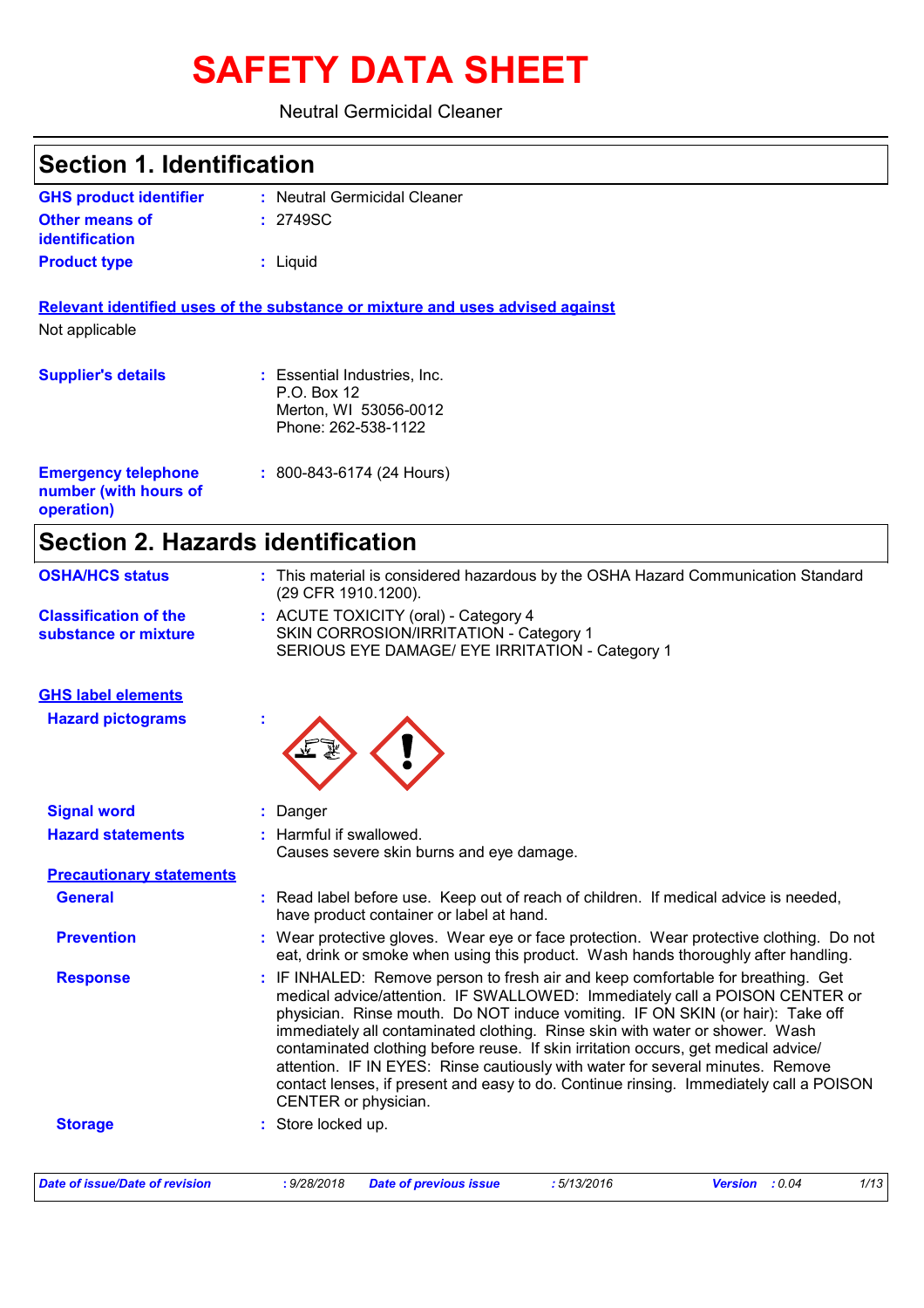### **Section 2. Hazards identification**

**Disposal :** Dispose of contents and container in accordance with all local, regional, national and international regulations.

#### **Hazards not otherwise classified**

## **Section 3. Composition/information on ingredients**

**:** None known.

| Substance/mixture     | : Mixture       |
|-----------------------|-----------------|
| Other means of        | : Not available |
| <i>identification</i> |                 |

#### **CAS number/other identifiers**

| <b>CAS</b> number   | : Not applicable |
|---------------------|------------------|
| <b>Product code</b> | : 2749SC         |
|                     |                  |

| <b>Ingredient name</b>                        |           | <b>CAS number</b> |
|-----------------------------------------------|-----------|-------------------|
| didecyldimethylammonium chloride              | $15 - 10$ | 7173-51-5         |
| Alkyldimethylbenzylammonium chloride (C12-16) | $1 - 5$   | 68424-85-1        |
| ∣Ethyl alcohol                                | $1 - 5$   | 64-17-5           |
| tetrasodium ethylene diamine tetraacetate     | $1 - 5$   | 64-02-8           |
| Alcohols, C12-15, ethoxylated                 | $1 - 5$   | 68131-39-5        |

Any concentration shown as a range is to protect confidentiality or is due to batch variation.

**There are no additional ingredients present which, within the current knowledge of the supplier and in the concentrations applicable, are classified as hazardous to health or the environment and hence require reporting in this section.**

**Occupational exposure limits, if available, are listed in Section 8.**

### **Section 4. First aid measures**

| <b>Description of necessary first aid measures</b> |                                                                                                                                                                                                                                                                                                                                                                                                                                                                                                                                                                                                                                                                                                                                                                                                                                                                      |  |  |
|----------------------------------------------------|----------------------------------------------------------------------------------------------------------------------------------------------------------------------------------------------------------------------------------------------------------------------------------------------------------------------------------------------------------------------------------------------------------------------------------------------------------------------------------------------------------------------------------------------------------------------------------------------------------------------------------------------------------------------------------------------------------------------------------------------------------------------------------------------------------------------------------------------------------------------|--|--|
| Eye contact                                        | : Get medical attention immediately. Call a poison center or physician. Immediately flush<br>eyes with plenty of water, occasionally lifting the upper and lower eyelids. Check for and<br>remove any contact lenses. Continue to rinse for at least 10 minutes. Chemical burns<br>must be treated promptly by a physician.                                                                                                                                                                                                                                                                                                                                                                                                                                                                                                                                          |  |  |
| <b>Inhalation</b>                                  | : Remove victim to fresh air and keep at rest in a position comfortable for breathing. If it<br>is suspected that fumes are still present, the rescuer should wear an appropriate mask<br>or self-contained breathing apparatus. If not breathing, if breathing is irregular or if<br>respiratory arrest occurs, provide artificial respiration or oxygen by trained personnel. It<br>may be dangerous to the person providing aid to give mouth-to-mouth resuscitation. If<br>unconscious, place in recovery position and get medical attention immediately. Maintain<br>an open airway. Loosen tight clothing such as a collar, tie, belt or waistband. In case of<br>inhalation of decomposition products in a fire, symptoms may be delayed. The exposed<br>person may need to be kept under medical surveillance for 48 hours. Get medical<br>advice/attention. |  |  |
| <b>Skin contact</b>                                | : Flush contaminated skin with plenty of water. Remove contaminated clothing and<br>shoes. Wash contaminated clothing thoroughly with water before removing it, or wear<br>gloves. Continue to rinse for at least 10 minutes. If skin irritation occurs, get medical<br>advice/attention. Chemical burns must be treated promptly by a physician. Wash<br>clothing before reuse. Clean shoes thoroughly before reuse.                                                                                                                                                                                                                                                                                                                                                                                                                                                |  |  |

| Date of issue/Date of revision | 9/28/2018 | Date of previous issue<br>. | 5/13/2016<br>. | 0.04<br>Versior | 2/13 |
|--------------------------------|-----------|-----------------------------|----------------|-----------------|------|
|                                |           |                             |                |                 |      |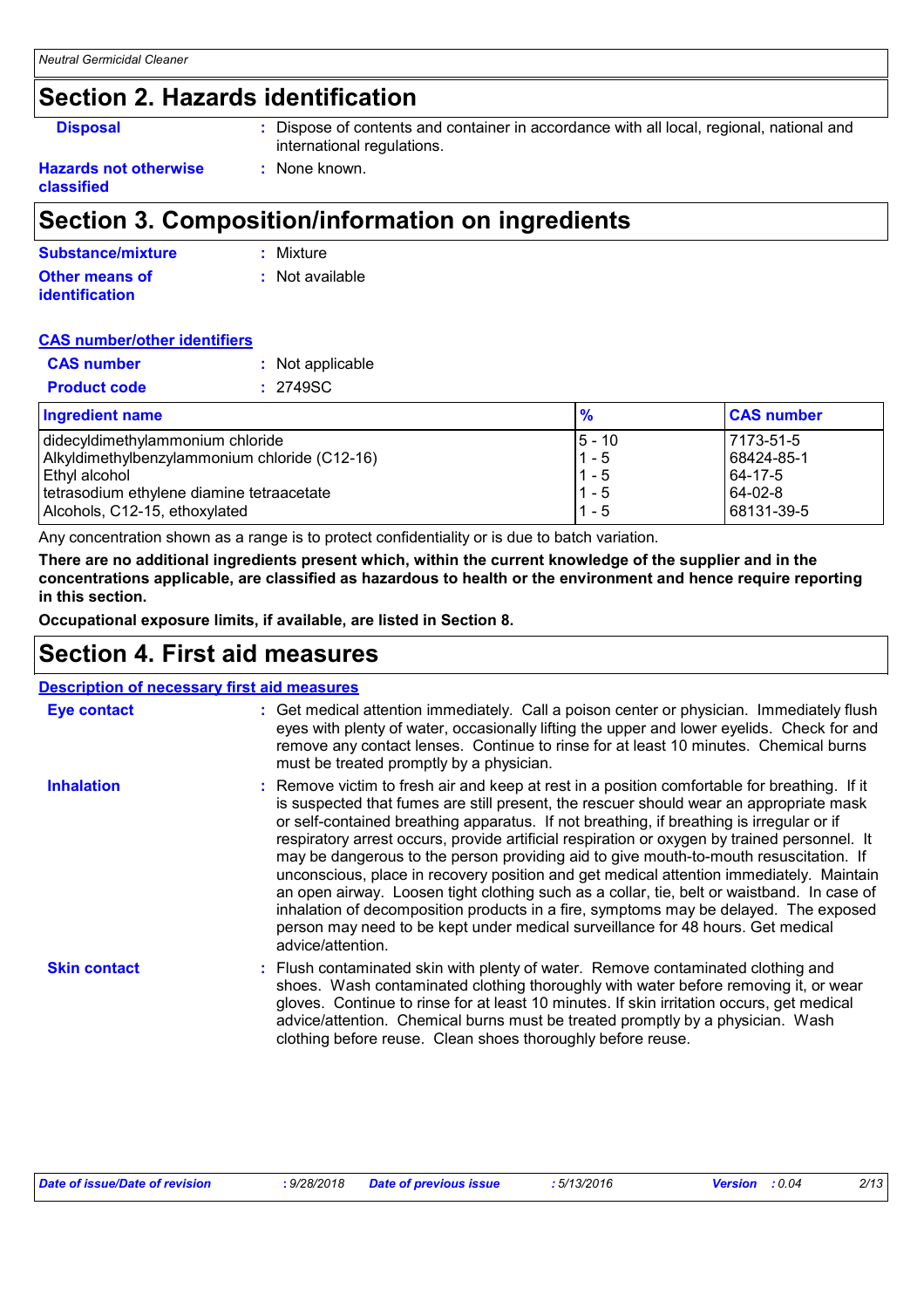## **Section 4. First aid measures**

| <b>Ingestion</b>                                          | : Get medical attention immediately. Call a poison center or physician. Wash out mouth<br>with water. Remove dentures if any. Remove victim to fresh air and keep at rest in a<br>position comfortable for breathing. If material has been swallowed and the exposed<br>person is conscious, give small quantities of water to drink. Stop if the exposed person<br>feels sick as vomiting may be dangerous. Do not induce vomiting unless directed to do<br>so by medical personnel. If vomiting occurs, the head should be kept low so that vomit<br>does not enter the lungs. Chemical burns must be treated promptly by a physician.<br>Never give anything by mouth to an unconscious person. If unconscious, place in<br>recovery position and get medical attention immediately. Maintain an open airway.<br>Loosen tight clothing such as a collar, tie, belt or waistband. |
|-----------------------------------------------------------|-------------------------------------------------------------------------------------------------------------------------------------------------------------------------------------------------------------------------------------------------------------------------------------------------------------------------------------------------------------------------------------------------------------------------------------------------------------------------------------------------------------------------------------------------------------------------------------------------------------------------------------------------------------------------------------------------------------------------------------------------------------------------------------------------------------------------------------------------------------------------------------|
| <b>Most important symptoms/effects, acute and delayed</b> |                                                                                                                                                                                                                                                                                                                                                                                                                                                                                                                                                                                                                                                                                                                                                                                                                                                                                     |
| <b>Potential acute health effects</b>                     |                                                                                                                                                                                                                                                                                                                                                                                                                                                                                                                                                                                                                                                                                                                                                                                                                                                                                     |
| <b>Eye contact</b>                                        | : Causes serious eye damage.                                                                                                                                                                                                                                                                                                                                                                                                                                                                                                                                                                                                                                                                                                                                                                                                                                                        |
| <b>Inhalation</b>                                         | Mists and vapors can irritate the throat and respiratory tract. High vapor concentrations<br>may cause central nervous system effects. Symptoms may include headaches,<br>dizziness, drowsiness and death.                                                                                                                                                                                                                                                                                                                                                                                                                                                                                                                                                                                                                                                                          |

- **Skin contact :** Causes severe burns.
- Although of moderate to low toxicity, ingestion can cause gastrointestinal irritation, nausea, vomiting and diarrhea, and death. **Ingestion :**

#### **Over-exposure signs/symptoms**

| <b>Eye contact</b>  | : Adverse symptoms may include the following:<br>pain<br>watering<br>redness                           |
|---------------------|--------------------------------------------------------------------------------------------------------|
| <b>Inhalation</b>   | : Adverse symptoms may include the following:<br>Irritation<br>headache<br>dizziness/vertigo           |
| <b>Skin contact</b> | : Adverse symptoms may include the following:<br>pain or irritation<br>redness<br>blistering may occur |
| <b>Ingestion</b>    | : Adverse symptoms may include the following:<br>stomach pains                                         |

#### **Indication of immediate medical attention and special treatment needed, if necessary**

| <b>Notes to physician</b>         | : In case of inhalation of decomposition products in a fire, symptoms may be delayed.<br>The exposed person may need to be kept under medical surveillance for 48 hours.                                                                                                                                                                                                                                        |
|-----------------------------------|-----------------------------------------------------------------------------------------------------------------------------------------------------------------------------------------------------------------------------------------------------------------------------------------------------------------------------------------------------------------------------------------------------------------|
| <b>Specific treatments</b>        | : No specific treatment.                                                                                                                                                                                                                                                                                                                                                                                        |
| <b>Protection of first-aiders</b> | : No action shall be taken involving any personal risk or without suitable training. If it is<br>suspected that fumes are still present, the rescuer should wear an appropriate mask or<br>self-contained breathing apparatus. It may be dangerous to the person providing aid to<br>give mouth-to-mouth resuscitation. Wash contaminated clothing thoroughly with water<br>before removing it, or wear gloves. |

**See toxicological information (section 8)**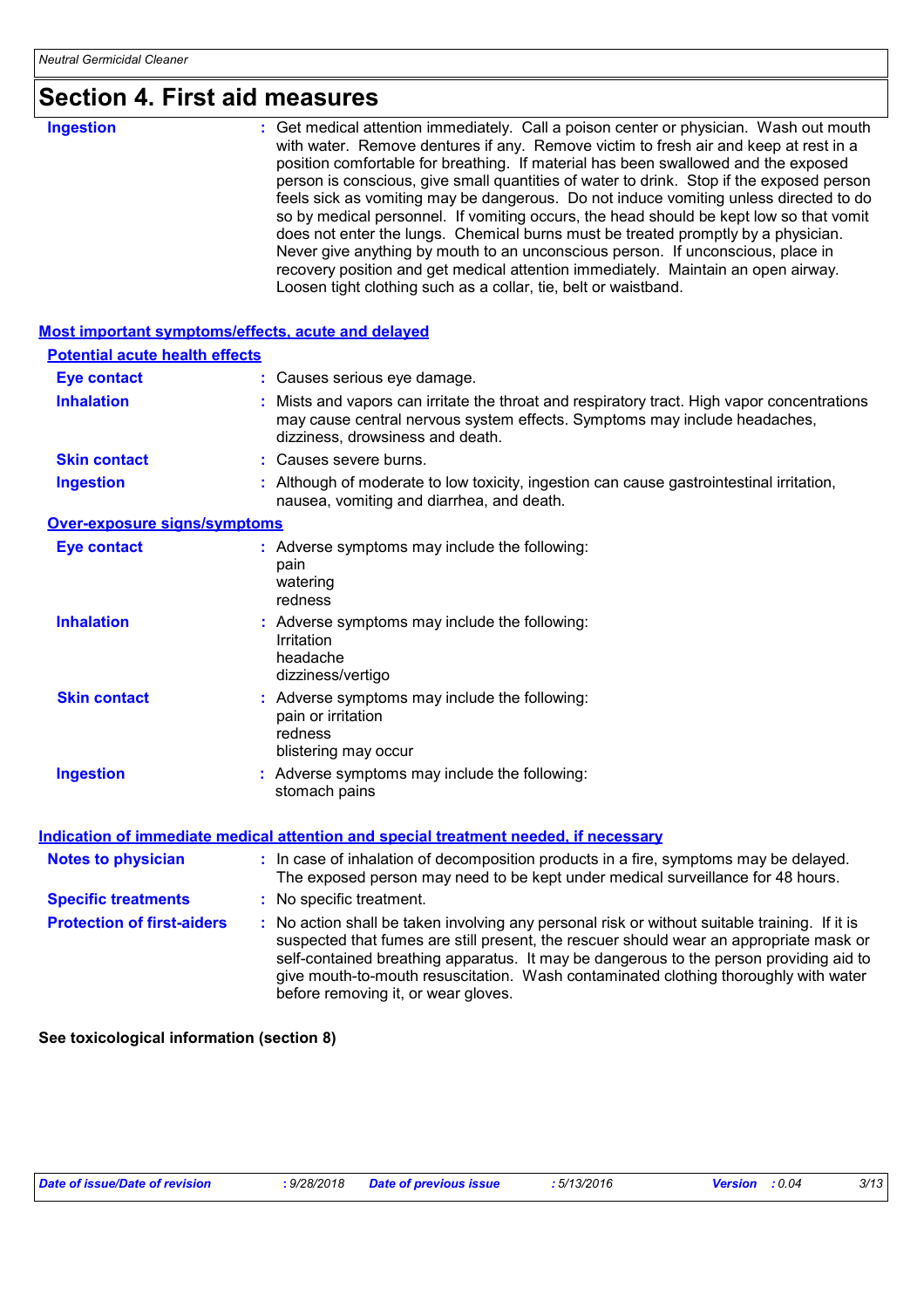# **Section 5. Fire-fighting measures**

| <b>Extinguishing media</b>                               |                                                                                                                                                                                                     |
|----------------------------------------------------------|-----------------------------------------------------------------------------------------------------------------------------------------------------------------------------------------------------|
| <b>Suitable extinguishing</b><br>media                   | : Use an extinguishing agent suitable for the surrounding fire.                                                                                                                                     |
| <b>Unsuitable extinguishing</b><br>media                 | : None known.                                                                                                                                                                                       |
| <b>Specific hazards arising</b><br>from the chemical     | : In a fire or if heated, a pressure increase will occur and the container may burst.                                                                                                               |
| <b>Hazardous thermal</b><br>decomposition products       | Decomposition products may include the following materials:<br>carbon dioxide<br>carbon monoxide<br>nitrogen oxides<br>halogenated compounds<br>metal oxide/oxides                                  |
| <b>Special protective actions</b><br>for fire-fighters   | : Promptly isolate the scene by removing all persons from the vicinity of the incident if<br>there is a fire. No action shall be taken involving any personal risk or without suitable<br>training. |
| <b>Special protective</b><br>equipment for fire-fighters | Fire-fighters should wear appropriate protective equipment and self-contained breathing<br>apparatus (SCBA) with a full face-piece operated in positive pressure mode.                              |

# **Section 6. Accidental release measures**

|                                                              | Personal precautions, protective equipment and emergency procedures                                                                                                                                                                                                                                                                                                                                                                                                                                                                                                                                                                                                                                          |
|--------------------------------------------------------------|--------------------------------------------------------------------------------------------------------------------------------------------------------------------------------------------------------------------------------------------------------------------------------------------------------------------------------------------------------------------------------------------------------------------------------------------------------------------------------------------------------------------------------------------------------------------------------------------------------------------------------------------------------------------------------------------------------------|
| For non-emergency<br>personnel                               | : No action shall be taken involving any personal risk or without suitable training.<br>Evacuate surrounding areas. Keep unnecessary and unprotected personnel from<br>entering. Do not touch or walk through spilled material. Do not breathe vapor or mist.<br>Provide adequate ventilation. Wear appropriate respirator when ventilation is<br>inadequate. Put on appropriate personal protective equipment.                                                                                                                                                                                                                                                                                              |
| For emergency responders :                                   | If specialized clothing is required to deal with the spillage, take note of any information in<br>Section 8 on suitable and unsuitable materials. See also the information in "For non-<br>emergency personnel".                                                                                                                                                                                                                                                                                                                                                                                                                                                                                             |
| <b>Environmental precautions</b>                             | : Avoid dispersal of spilled material and runoff and contact with soil, waterways, drains<br>and sewers. Inform the relevant authorities if the product has caused environmental<br>pollution (sewers, waterways, soil or air).                                                                                                                                                                                                                                                                                                                                                                                                                                                                              |
| <b>Methods and materials for containment and cleaning up</b> |                                                                                                                                                                                                                                                                                                                                                                                                                                                                                                                                                                                                                                                                                                              |
| <b>Small spill</b>                                           | : Stop leak if without risk. Move containers from spill area. Dilute with water and mop up<br>if water-soluble. Alternatively, or if water-insoluble, absorb with an inert dry material and<br>place in an appropriate waste disposal container. Dispose of via a licensed waste<br>disposal contractor.                                                                                                                                                                                                                                                                                                                                                                                                     |
| <b>Large spill</b>                                           | : Stop leak if without risk. Move containers from spill area. Approach release from<br>upwind. Prevent entry into sewers, water courses, basements or confined areas. Wash<br>spillages into an effluent treatment plant or proceed as follows. Contain and collect<br>spillage with non-combustible, absorbent material e.g. sand, earth, vermiculite or<br>diatomaceous earth and place in container for disposal according to local regulations<br>(see Section 13). Dispose of via a licensed waste disposal contractor. Contaminated<br>absorbent material may pose the same hazard as the spilled product. Note: see<br>Section 1 for emergency contact information and Section 13 for waste disposal. |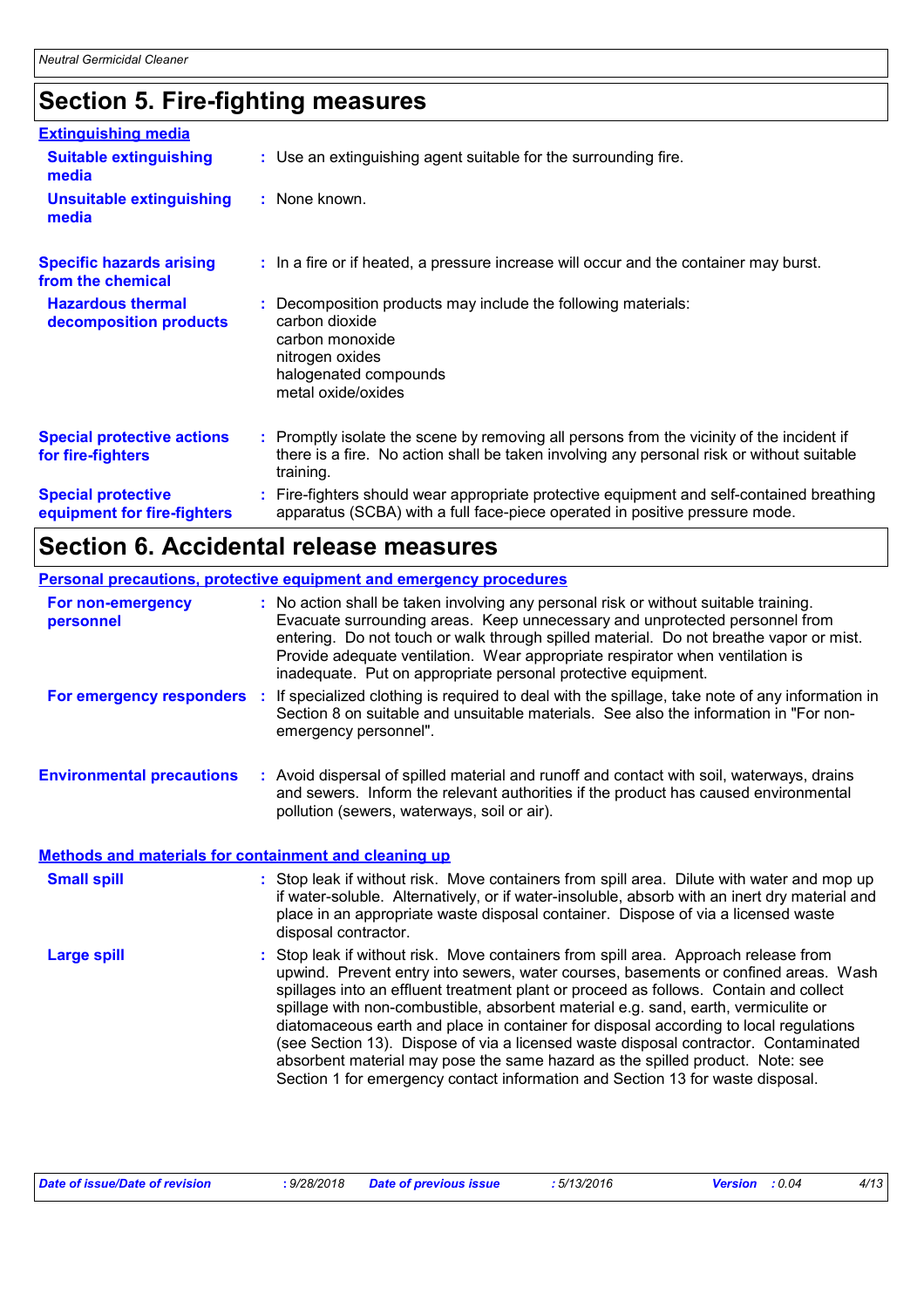# **Section 7. Handling and storage**

| <b>Precautions for safe handling</b>                                             |                                                                                                                                                                                                                                                                                                                                                                                                                                                                                                                                                            |
|----------------------------------------------------------------------------------|------------------------------------------------------------------------------------------------------------------------------------------------------------------------------------------------------------------------------------------------------------------------------------------------------------------------------------------------------------------------------------------------------------------------------------------------------------------------------------------------------------------------------------------------------------|
| <b>Protective measures</b>                                                       | : Put on appropriate personal protective equipment (see Section 8). Do not get in eyes or<br>on skin or clothing. Do not breathe vapor or mist. Do not ingest. If during normal use<br>the material presents a respiratory hazard, use only with adequate ventilation or wear<br>appropriate respirator. Keep in the original container or an approved alternative made<br>from a compatible material, kept tightly closed when not in use. Keep away from acids.<br>Empty containers retain product residue and can be hazardous. Do not reuse container. |
| <b>Advice on general</b><br>occupational hygiene                                 | : Eating, drinking and smoking should be prohibited in areas where this material is<br>handled, stored and processed. Workers should wash hands and face before eating,<br>drinking and smoking. Remove contaminated clothing and protective equipment before<br>entering eating areas. See also Section 8 for additional information on hygiene<br>measures.                                                                                                                                                                                              |
| <b>Conditions for safe storage,</b><br>including any<br><b>incompatibilities</b> | Store in accordance with local regulations. Store in original container protected from<br>direct sunlight in a dry, cool and well-ventilated area, away from incompatible materials<br>and food and drink. Store locked up. Separate from acids. Keep container tightly<br>closed and sealed until ready for use. Containers that have been opened must be<br>carefully resealed and kept upright to prevent leakage. Do not store in unlabeled<br>containers. Use appropriate containment to avoid environmental contamination.                           |

### **Section 8. Exposure controls/personal protection**

#### **Control parameters**

#### **Occupational exposure limits**

| <b>Ingredient name</b> | <b>Exposure limits</b>                    |  |  |
|------------------------|-------------------------------------------|--|--|
| Ethyl alcohol          | <b>ACGIH TLV (United States, 4/2014).</b> |  |  |
|                        | STEL: 1000 ppm 15 minutes.                |  |  |
|                        | OSHA PEL 1989 (United States, 3/1989).    |  |  |
|                        | TWA: 1000 ppm 8 hours.                    |  |  |
|                        | TWA: 1900 mg/m <sup>3</sup> 8 hours.      |  |  |
|                        | NIOSH REL (United States, 10/2013).       |  |  |
|                        | TWA: 1000 ppm 10 hours.                   |  |  |
|                        | TWA: 1900 mg/m <sup>3</sup> 10 hours.     |  |  |
|                        | <b>OSHA PEL (United States, 2/2013).</b>  |  |  |
|                        | TWA: 1000 ppm 8 hours.                    |  |  |
|                        | TWA: 1900 mg/m <sup>3</sup> 8 hours.      |  |  |

| <b>Appropriate engineering</b><br><b>controls</b> | : If user operations generate dust, fumes, gas, vapor or mist, use process enclosures,<br>local exhaust ventilation or other engineering controls to keep worker exposure to                                                                                                                                                                                                                      |
|---------------------------------------------------|---------------------------------------------------------------------------------------------------------------------------------------------------------------------------------------------------------------------------------------------------------------------------------------------------------------------------------------------------------------------------------------------------|
|                                                   | airborne contaminants below any recommended or statutory limits.                                                                                                                                                                                                                                                                                                                                  |
| <b>Environmental exposure</b><br><b>controls</b>  | : Emissions from ventilation or work process equipment should be checked to ensure<br>they comply with the requirements of environmental protection legislation. In some<br>cases, fume scrubbers, filters or engineering modifications to the process equipment<br>will be necessary to reduce emissions to acceptable levels.                                                                   |
| <b>Individual protection measures</b>             |                                                                                                                                                                                                                                                                                                                                                                                                   |
| <b>Hygiene measures</b>                           | : Wash hands, forearms and face thoroughly after handling chemical products, before<br>eating, smoking and using the lavatory and at the end of the working period.<br>Appropriate techniques should be used to remove potentially contaminated clothing.<br>Wash contaminated clothing before reusing. Ensure that eyewash stations and safety<br>showers are close to the workstation location. |

| Date of issue/Date of revision | : 9/28/2018 Date of previous issue | : 5/13/2016 | <b>Version</b> : 0.04 | 5/13 |
|--------------------------------|------------------------------------|-------------|-----------------------|------|
|                                |                                    |             |                       |      |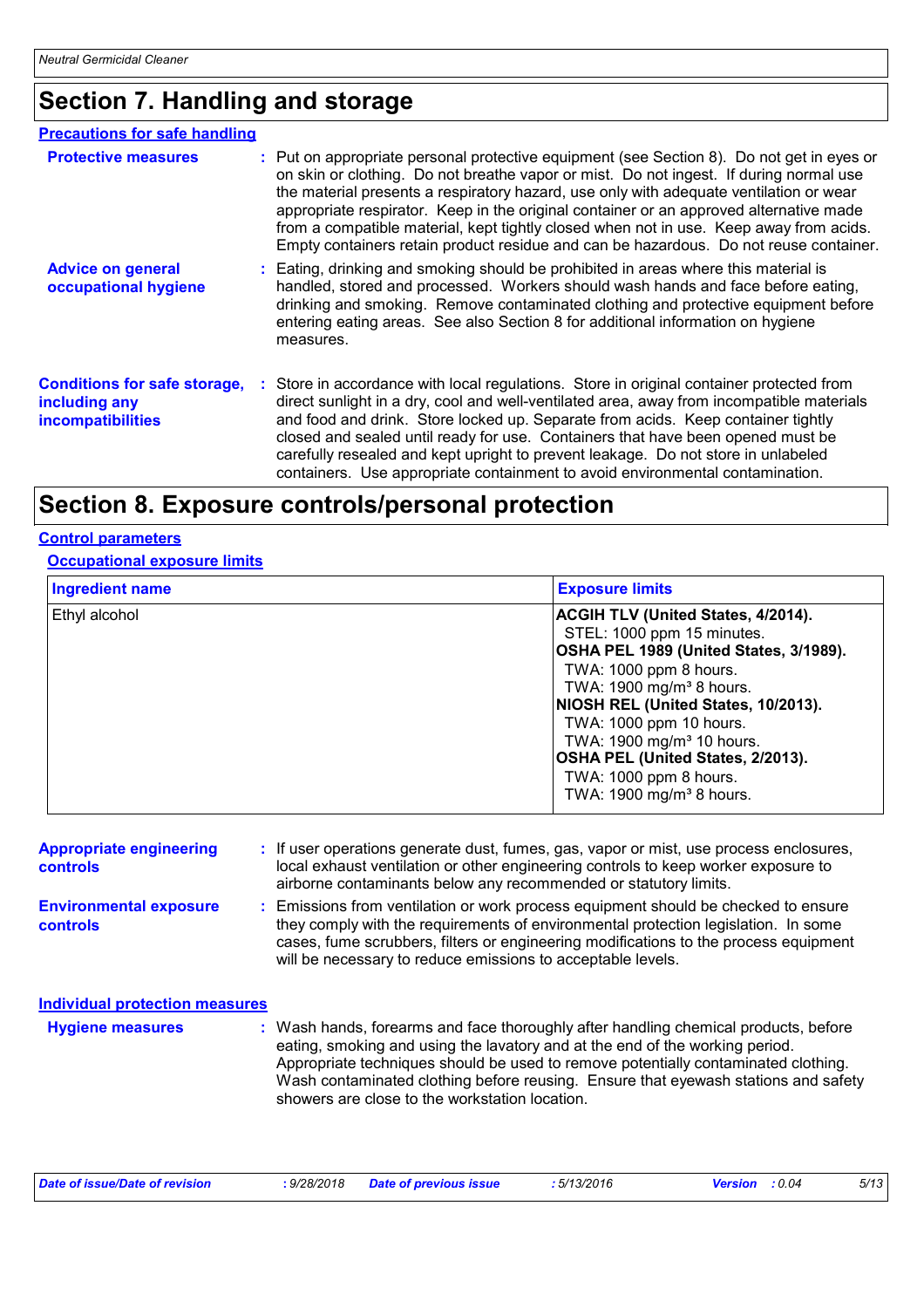# **Section 8. Exposure controls/personal protection**

| <b>Eye/face protection</b>    | Safety eyewear complying with an approved standard should be used when a risk<br>assessment indicates this is necessary to avoid exposure to liquid splashes, mists,<br>gases or dusts. If contact is possible, the following protection should be worn, unless<br>the assessment indicates a higher degree of protection: chemical splash goggles and/<br>or face shield. If inhalation hazards exist, a full-face respirator may be required instead.                                                                                                                                                                |
|-------------------------------|------------------------------------------------------------------------------------------------------------------------------------------------------------------------------------------------------------------------------------------------------------------------------------------------------------------------------------------------------------------------------------------------------------------------------------------------------------------------------------------------------------------------------------------------------------------------------------------------------------------------|
| <b>Skin protection</b>        |                                                                                                                                                                                                                                                                                                                                                                                                                                                                                                                                                                                                                        |
| <b>Hand protection</b>        | : Chemical-resistant, impervious gloves complying with an approved standard should be<br>worn at all times when handling chemical products if a risk assessment indicates this is<br>necessary. Considering the parameters specified by the glove manufacturer, check<br>during use that the gloves are still retaining their protective properties. It should be<br>noted that the time to breakthrough for any glove material may be different for different<br>glove manufacturers. In the case of mixtures, consisting of several substances, the<br>protection time of the gloves cannot be accurately estimated. |
| <b>Body protection</b>        | : Personal protective equipment for the body should be selected based on the task being<br>performed and the risks involved and should be approved by a specialist before<br>handling this product.                                                                                                                                                                                                                                                                                                                                                                                                                    |
| <b>Other skin protection</b>  | : Appropriate footwear and any additional skin protection measures should be selected<br>based on the task being performed and the risks involved and should be approved by a<br>specialist before handling this product.                                                                                                                                                                                                                                                                                                                                                                                              |
| <b>Respiratory protection</b> | : Use a properly fitted, air-purifying or air-fed respirator complying with an approved<br>standard if a risk assessment indicates this is necessary. Respirator selection must be<br>based on known or anticipated exposure levels, the hazards of the product and the safe<br>working limits of the selected respirator.                                                                                                                                                                                                                                                                                             |

# **Section 9. Physical and chemical properties**

| <b>Appearance</b>                                 |                                                                                                                                                 |
|---------------------------------------------------|-------------------------------------------------------------------------------------------------------------------------------------------------|
| <b>Physical state</b>                             | : Liquid                                                                                                                                        |
| <b>Color</b>                                      | $:$ Green                                                                                                                                       |
| Odor                                              | : Herbal                                                                                                                                        |
| <b>Odor threshold</b>                             | : Not available                                                                                                                                 |
| pH                                                | $: 7.2 - 8.2$                                                                                                                                   |
| <b>Melting point</b>                              | : $0^{\circ}$ C (32 $^{\circ}$ F)                                                                                                               |
| <b>Boiling point</b>                              | : $100^{\circ}$ C (212 $^{\circ}$ F)                                                                                                            |
| <b>Flash point</b>                                | : Closed cup: >93.334°C (>200°F)                                                                                                                |
| <b>Evaporation rate</b>                           | : Not available                                                                                                                                 |
| <b>Flammability (solid, gas)</b>                  | : Not available                                                                                                                                 |
| Lower and upper explosive<br>(flammable) limits   | : Not available                                                                                                                                 |
| <b>Vapor pressure</b>                             | $:$ <4 kPa (<30 mm Hg) [room temperature]                                                                                                       |
| <b>Vapor density</b>                              | : <1 $[Air = 1]$                                                                                                                                |
| <b>Specific gravity</b>                           | $: 1$ g/cm <sup>3</sup>                                                                                                                         |
| <b>Solubility</b>                                 | : Not available                                                                                                                                 |
| <b>Partition coefficient: n-</b><br>octanol/water | : Not available                                                                                                                                 |
| <b>Auto-ignition temperature</b>                  | : Not available                                                                                                                                 |
| <b>Viscosity</b>                                  | : Not available                                                                                                                                 |
| <b>VOC content</b>                                | $: 2.6\%$                                                                                                                                       |
|                                                   | VOCs are calculated following the requirements under 40 CFR, Part 59, Subpart C for Consumer Products and Subpart D for Architectural Coatings. |

#### **Aerosol product**

|  |  | Date of issue/Date of revision |
|--|--|--------------------------------|
|  |  |                                |

*Date of issue/Date of revision* **:** *9/28/2018 Date of previous issue : 5/13/2016 Version : 0.04 6/13*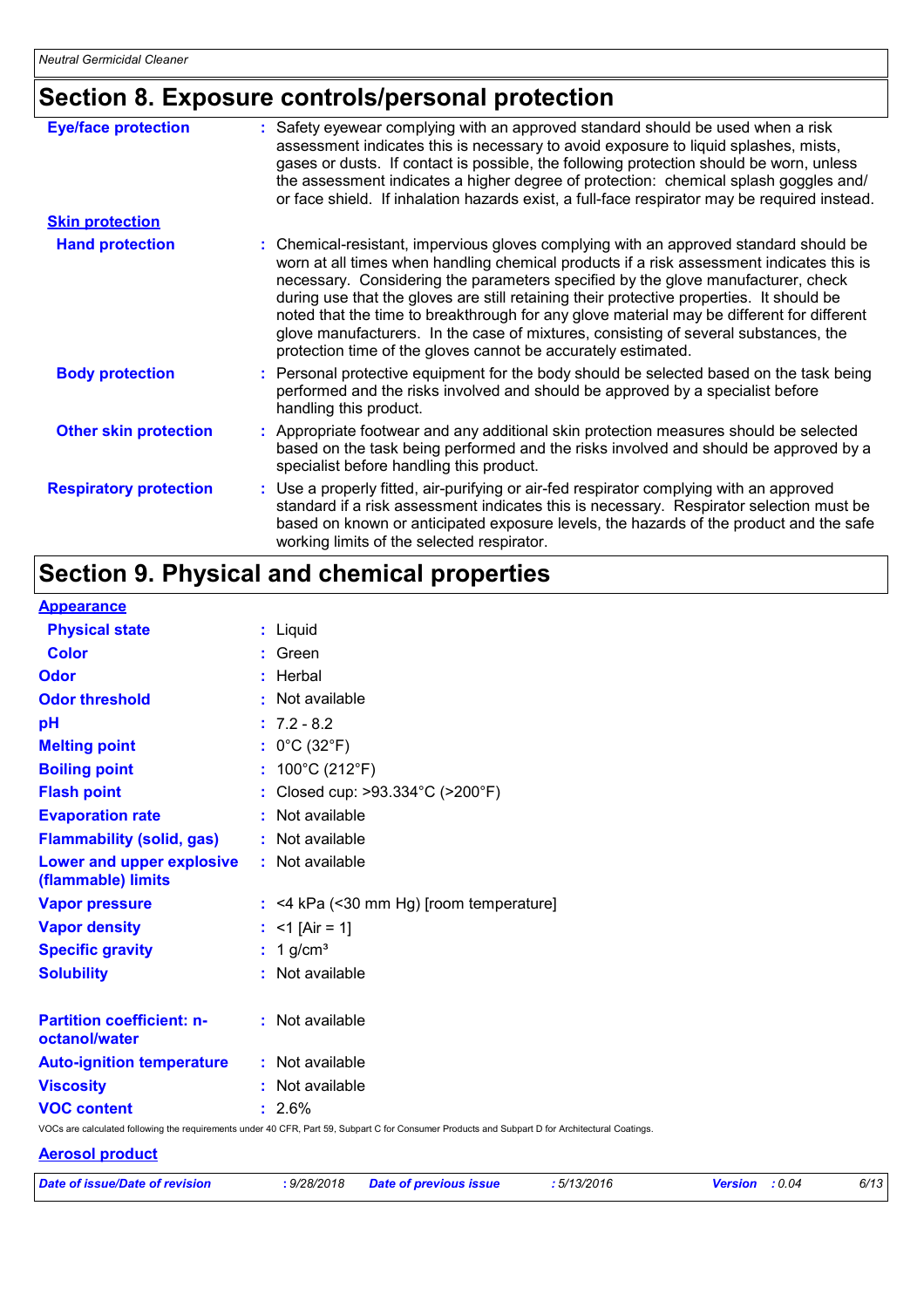# **Section 10. Stability and reactivity**

| <b>Reactivity</b>                                   | : No specific test data related to reactivity available for this product or its ingredients.              |
|-----------------------------------------------------|-----------------------------------------------------------------------------------------------------------|
| <b>Chemical stability</b>                           | : The product is stable.                                                                                  |
| <b>Possibility of hazardous</b><br><b>reactions</b> | : Under normal conditions of storage and use, hazardous reactions will not occur.                         |
| <b>Conditions to avoid</b>                          | : No specific data.                                                                                       |
| <b>Incompatible materials</b>                       | : Reactive or incompatible with the following materials:<br>acids                                         |
| <b>Hazardous decomposition</b><br>products          | : Under normal conditions of storage and use, hazardous decomposition products should<br>not be produced. |

### **Section 11. Toxicological information**

#### **Information on toxicological effects**

#### **Acute toxicity**

| <b>Product/ingredient name</b>                   | <b>Result</b>                | <b>Species</b> | <b>Dose</b>              | <b>Exposure</b> |
|--------------------------------------------------|------------------------------|----------------|--------------------------|-----------------|
| didecyldimethylammonium<br>chloride              | LD50 Oral                    | Rat            | 84 mg/kg                 |                 |
| Alkyldimethylbenzylammonium<br>chloride (C12-16) | LD50 Oral                    | Rat            | $426$ mg/kg              |                 |
| Ethyl alcohol                                    | <b>LC50 Inhalation Vapor</b> | Rat            | 124700 mg/m <sup>3</sup> | 4 hours         |
|                                                  | LD50 Oral                    | Rat            | 7 g/kg                   |                 |
| tetrasodium ethylene diamine<br>tetraacetate     | LD50 Oral                    | Rat            | $10$ g/kg                |                 |
| Alcohols, C12-15, ethoxylated LD50 Oral          |                              | Rat            | $2$ g/kg                 |                 |

#### **Irritation/Corrosion**

| <b>Product/ingredient name</b>                   | <b>Result</b>            | <b>Species</b> | <b>Score</b> | <b>Exposure</b> | <b>Observation</b> |
|--------------------------------------------------|--------------------------|----------------|--------------|-----------------|--------------------|
| didecyldimethylammonium                          | Skin - Severe irritant   | Rabbit         |              | 500             |                    |
| chloride                                         |                          |                |              | milligrams      |                    |
| Alkyldimethylbenzylammonium<br>chloride (C12-16) | Skin - Severe irritant   | Rabbit         |              | 25 milligrams   | $\overline{a}$     |
| Ethyl alcohol                                    | Eyes - Mild irritant     | Rabbit         |              | 24 hours 500    |                    |
|                                                  |                          |                |              | milligrams      |                    |
|                                                  | Eyes - Moderate irritant | Rabbit         |              | 0.066666667     |                    |
|                                                  |                          |                |              | minutes 100     |                    |
|                                                  |                          |                |              | milligrams      |                    |
|                                                  | Eyes - Moderate irritant | Rabbit         |              | 100             |                    |
|                                                  |                          |                |              | microliters     |                    |
|                                                  | Eyes - Severe irritant   | Rabbit         |              | 500             |                    |
|                                                  |                          |                |              | milligrams      |                    |
|                                                  | Skin - Mild irritant     | Rabbit         |              | 400             |                    |
|                                                  |                          |                |              | milligrams      |                    |
|                                                  | Skin - Moderate irritant | Rabbit         |              | 24 hours 20     | $\blacksquare$     |
|                                                  |                          |                |              | milligrams      |                    |
| tetrasodium ethylene diamine                     | Eyes - Moderate irritant | Rabbit         |              | 24 hours 100    |                    |
| tetraacetate                                     |                          |                |              | milligrams      |                    |
|                                                  | Skin - Moderate irritant | Rabbit         |              | 24 hours 500    | $\overline{a}$     |
|                                                  |                          |                |              | milligrams      |                    |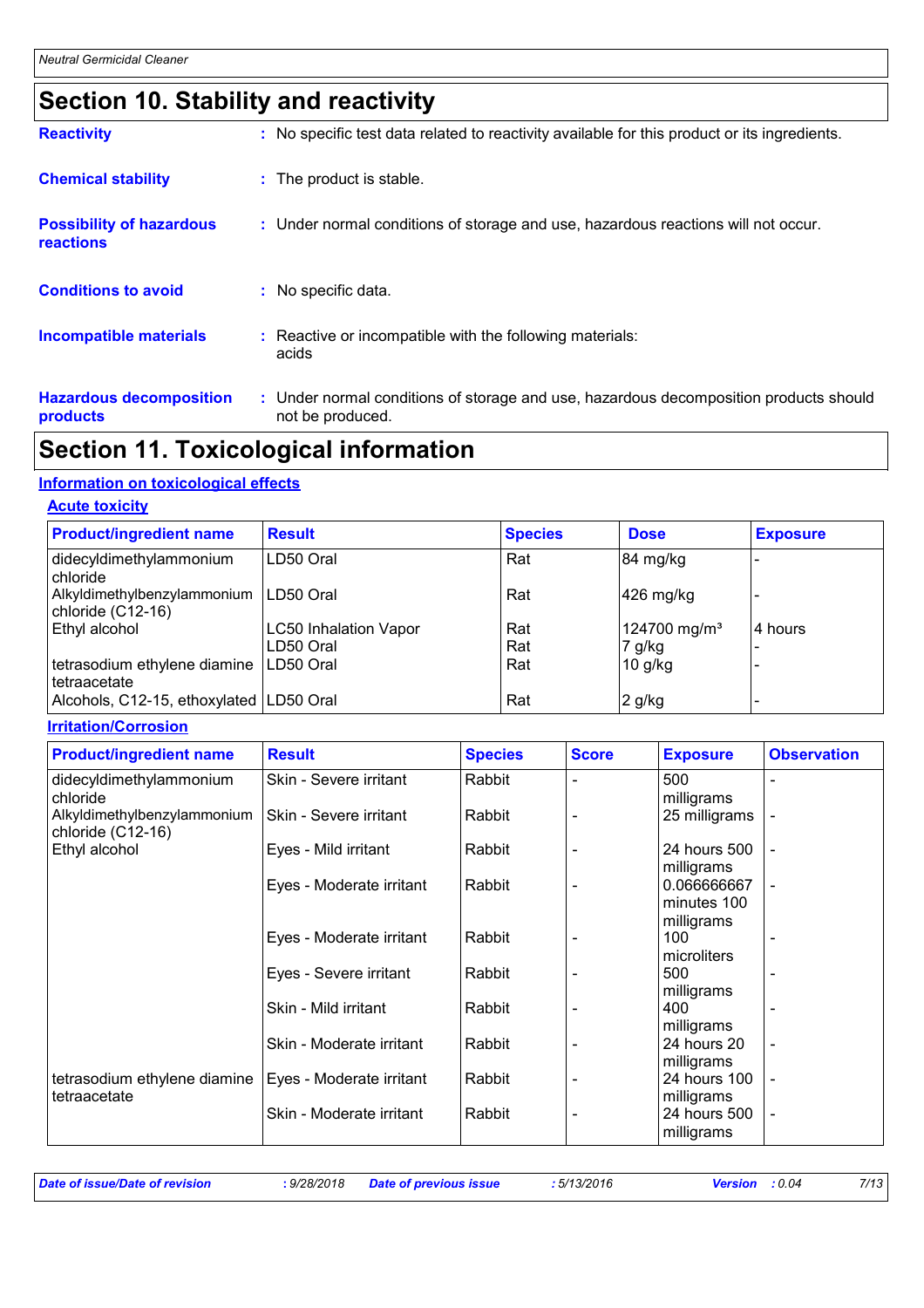# **Section 11. Toxicological information**

#### **Sensitization**

Not available

#### **Mutagenicity**

Not available

#### **Carcinogenicity**

Not available

#### **Classification**

| <b>Product/ingredient name</b> | <b>OSHA</b> | <b>IARC</b> | <b>NTP</b> |
|--------------------------------|-------------|-------------|------------|
| Ethyl alcohol                  |             |             |            |

#### **Reproductive toxicity**

Not available

#### **Teratogenicity**

Not available

#### **Specific target organ toxicity (single exposure)**

Not available

#### **Specific target organ toxicity (repeated exposure)**

Not available

#### **Aspiration hazard**

Not available

| Information on the likely<br>routes of exposure | : Not available                                                                                                                                                                                            |
|-------------------------------------------------|------------------------------------------------------------------------------------------------------------------------------------------------------------------------------------------------------------|
| <b>Potential acute health effects</b>           |                                                                                                                                                                                                            |
| <b>Eye contact</b>                              | : Causes serious eye damage.                                                                                                                                                                               |
| <b>Inhalation</b>                               | Mists and vapors can irritate the throat and respiratory tract. High vapor concentrations<br>may cause central nervous system effects. Symptoms may include headaches,<br>dizziness, drowsiness and death. |
| <b>Skin contact</b>                             | : Causes severe burns.                                                                                                                                                                                     |
| <b>Ingestion</b>                                | Although of moderate to low toxicity, ingestion can cause gastrointestinal irritation,<br>nausea, vomiting and diarrhea, and death.                                                                        |
| <b>Eye contact</b>                              | Symptoms related to the physical, chemical and toxicological characteristics<br>: Adverse symptoms may include the following:<br>pain<br>watering                                                          |
| <b>Inhalation</b>                               | redness<br>: Adverse symptoms may include the following:<br>Irritation<br>headache                                                                                                                         |
|                                                 | dizziness/vertigo                                                                                                                                                                                          |
| <b>Skin contact</b>                             | : Adverse symptoms may include the following:<br>pain or irritation<br>redness<br>blistering may occur                                                                                                     |
| <b>Ingestion</b>                                | : Adverse symptoms may include the following:<br>stomach pains                                                                                                                                             |
| <b>Date of issue/Date of revision</b>           | : 9/28/2018<br><b>Date of previous issue</b><br>:5/13/2016<br>Version : 0.04<br>8/13                                                                                                                       |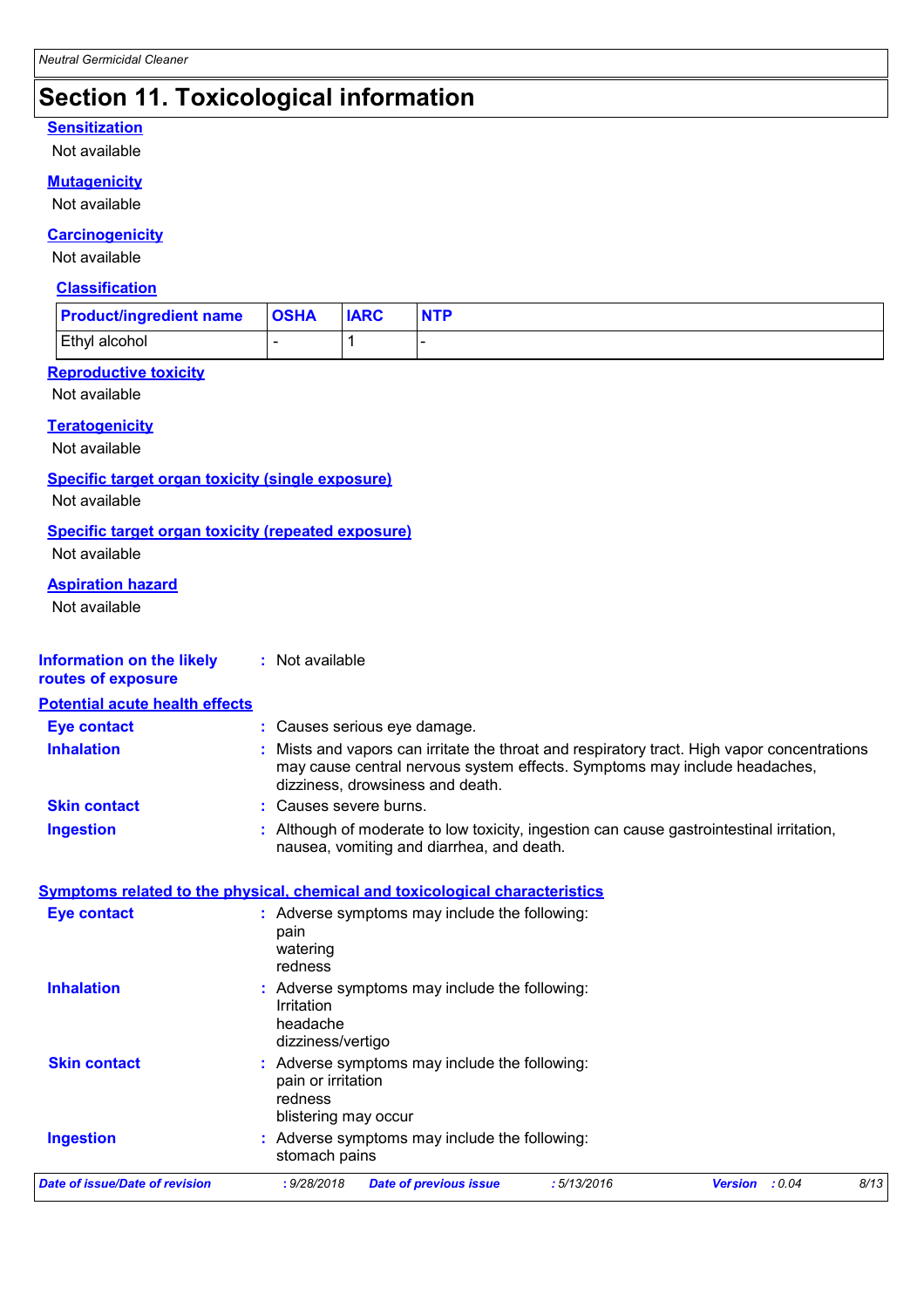# **Section 11. Toxicological information**

### **Delayed and immediate effects and also chronic effects from short and long term exposure**

| <b>Short term exposure</b>                       |                                                     |
|--------------------------------------------------|-----------------------------------------------------|
| <b>Potential immediate</b><br>effects            | : Not available                                     |
| <b>Potential delayed effects</b>                 | : Not available                                     |
| <b>Long term exposure</b>                        |                                                     |
| <b>Potential immediate</b><br>effects            | : Not available                                     |
| <b>Potential delayed effects : Not available</b> |                                                     |
| <b>Potential chronic health effects</b>          |                                                     |
| Not available                                    |                                                     |
| <b>General</b>                                   | : No known significant effects or critical hazards. |
| <b>Carcinogenicity</b>                           | : No known significant effects or critical hazards. |
| <b>Mutagenicity</b>                              | : No known significant effects or critical hazards. |
| <b>Teratogenicity</b>                            | : No known significant effects or critical hazards. |
| <b>Developmental effects</b>                     | : No known significant effects or critical hazards. |
| <b>Fertility effects</b>                         | : No known significant effects or critical hazards. |

#### **Numerical measures of toxicity**

| <b>Acute toxicity estimates</b> |                  |  |  |  |  |
|---------------------------------|------------------|--|--|--|--|
| <b>Route</b>                    | <b>ATE</b> value |  |  |  |  |
| Oral                            | 1451.6 mg/kg     |  |  |  |  |

# **Section 12. Ecological information**

| <b>Product/ingredient name</b>                   | <b>Result</b>                       | <b>Species</b>                                                                     | <b>Exposure</b> |
|--------------------------------------------------|-------------------------------------|------------------------------------------------------------------------------------|-----------------|
| didecyldimethylammonium<br>chloride              | Acute EC50 110 µg/l Fresh water     | Algae - Chlorella pyrenoidosa -<br>Exponential growth phase                        | 72 hours        |
|                                                  | Acute EC50 14.22 ppb Fresh water    | Algae - Pseudokirchneriella<br>subcapitata                                         | 96 hours        |
|                                                  | Acute EC50 18 ppb Fresh water       | Daphnia - Daphnia magna                                                            | 48 hours        |
|                                                  | Acute LC50 39 µg/l Marine water     | Crustaceans - Americamysis<br>bahia - Juvenile (Fledgling,<br>Hatchling, Weanling) | 48 hours        |
|                                                  | Acute LC50 0.01 µg/l Fresh water    | Fish - Acipenser transmontanus -<br>Larvae                                         | 96 hours        |
|                                                  | Chronic NOEC 25 µg/l Fresh water    | Algae - Pseudokirchneriella<br>subcapitata - Exponential growth<br>phase           | 72 hours        |
|                                                  | Chronic NOEC 125 µg/l Fresh water   | Daphnia - Daphnia magna                                                            | 21 days         |
| Alkyldimethylbenzylammonium<br>chloride (C12-16) | Acute EC50 37 ppb Fresh water       | Daphnia - Daphnia magna                                                            | 48 hours        |
|                                                  | Acute LC50 64 ppb Fresh water       | Fish - Oncorhynchus mykiss                                                         | 96 hours        |
|                                                  | Chronic NOEC 4.15 ppb Marine water  | Daphnia - Daphnia magna                                                            | 21 days         |
|                                                  | Chronic NOEC 32.2 ppb               | Fish - Pimephales promelas                                                         | 34 days         |
| Ethyl alcohol                                    | Acute EC50 17.921 mg/l Marine water | Algae - Ulva pertusa                                                               | 96 hours        |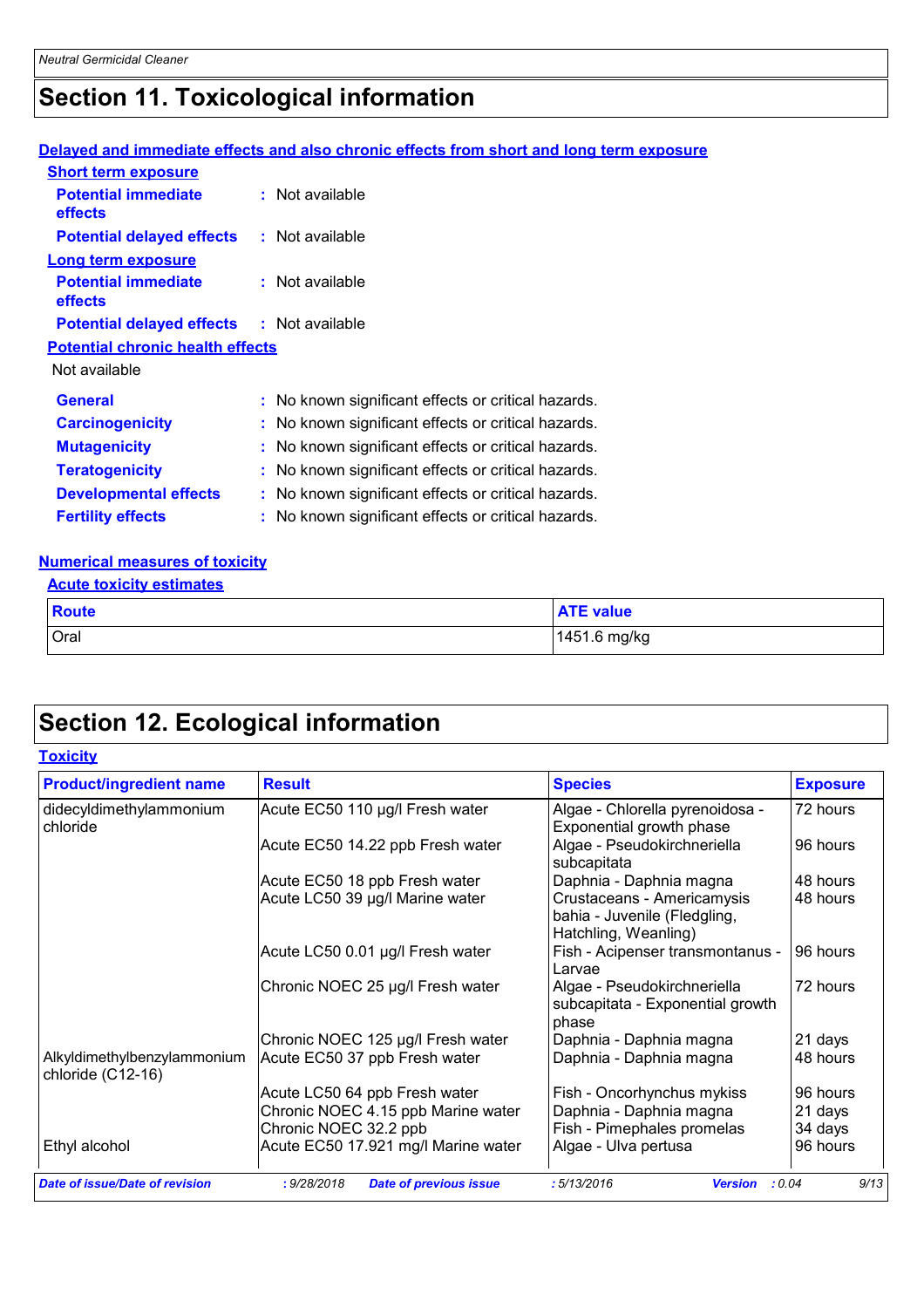### **Section 12. Ecological information**

|                                              | Acute EC50 2000 µg/l Fresh water     | Daphnia - Daphnia magna                       | 48 hours |
|----------------------------------------------|--------------------------------------|-----------------------------------------------|----------|
|                                              | Acute LC50 25500 µg/l Marine water   | Crustaceans - Artemia                         | 48 hours |
|                                              |                                      | I franciscana - Larvae                        |          |
|                                              | Acute LC50 42000 µg/l Fresh water    | Fish - Oncorhynchus mykiss                    | 4 days   |
|                                              | Chronic NOEC 4.995 mg/l Marine water | Algae - Ulva pertusa                          | 96 hours |
|                                              | Chronic NOEC 0.375 ul/L Fresh water  | Fish - Gambusia holbrooki -<br>Larvae         | 12 weeks |
| tetrasodium ethylene diamine<br>tetraacetate | Acute LC50 486000 µg/l Fresh water   | Fish - Lepomis macrochirus                    | 96 hours |
| Alcohols, C12-15, ethoxylated                | Acute EC50 0.7 mg/l Fresh water      | Algae - Pseudokirchneriella<br>subcapitata    | 96 hours |
|                                              | Acute EC50 0.39 mg/l Fresh water     | Crustaceans - Ceriodaphnia<br>dubia - Neonate | 48 hours |
|                                              | Acute EC50 302 µg/l Fresh water      | Daphnia - Daphnia magna -<br>Neonate          | 48 hours |
|                                              | Acute LC50 1400 µg/l Fresh water     | Fish - Pimephales promelas                    | 96 hours |
|                                              | Chronic NOEC 1 mg/l Fresh water      | Algae - Pseudokirchneriella<br>subcapitata    | 96 hours |
|                                              | Chronic NOEC 83 µg/l Fresh water     | Daphnia - Daphnia magna -<br>Neonate          | 21 days  |

#### **Persistence and degradability**

Not available

#### **Bioaccumulative potential**

| <b>Product/ingredient name</b>                                              | $LoaPow$ | <b>BCF</b> | <b>Potential</b> |
|-----------------------------------------------------------------------------|----------|------------|------------------|
| <b>Ethyl alcohol</b><br>tetrasodium ethylene diamine   5.01<br>tetraacetate | $-0.35$  | 1.8        | llow<br>low      |
| Alcohols, C12-15, ethoxylated 2.03 to 6.24                                  |          | 237        | low              |

#### **Mobility in soil**

**Soil/water partition coefficient (Koc) :** Not available

**Other adverse effects** : No known significant effects or critical hazards.

### **Section 13. Disposal considerations**

The generation of waste should be avoided or minimized wherever possible. Disposal of this product, solutions and any by-products should at all times comply with the requirements of environmental protection and waste disposal legislation and any regional local authority requirements. Dispose of surplus and non-recyclable products via a licensed waste disposal contractor. Waste should not be disposed of untreated to the sewer unless fully compliant with the requirements of all authorities with jurisdiction. Waste packaging should be recycled. Incineration or landfill should only be considered when recycling is not feasible. This material and its container must be disposed of in a safe way. Care should be taken when handling emptied containers that have not been cleaned or rinsed out. Empty containers or liners may retain some product residues. Avoid dispersal of spilled material and runoff and contact with soil, waterways, drains and sewers. **Disposal methods :**

| : 5/13/2016<br>: 9/28/2018 Date of previous issue<br>Date of issue/Date of revision<br><b>Version</b> : 0.04 |  |  |  |  |  | 10/13 |
|--------------------------------------------------------------------------------------------------------------|--|--|--|--|--|-------|
|--------------------------------------------------------------------------------------------------------------|--|--|--|--|--|-------|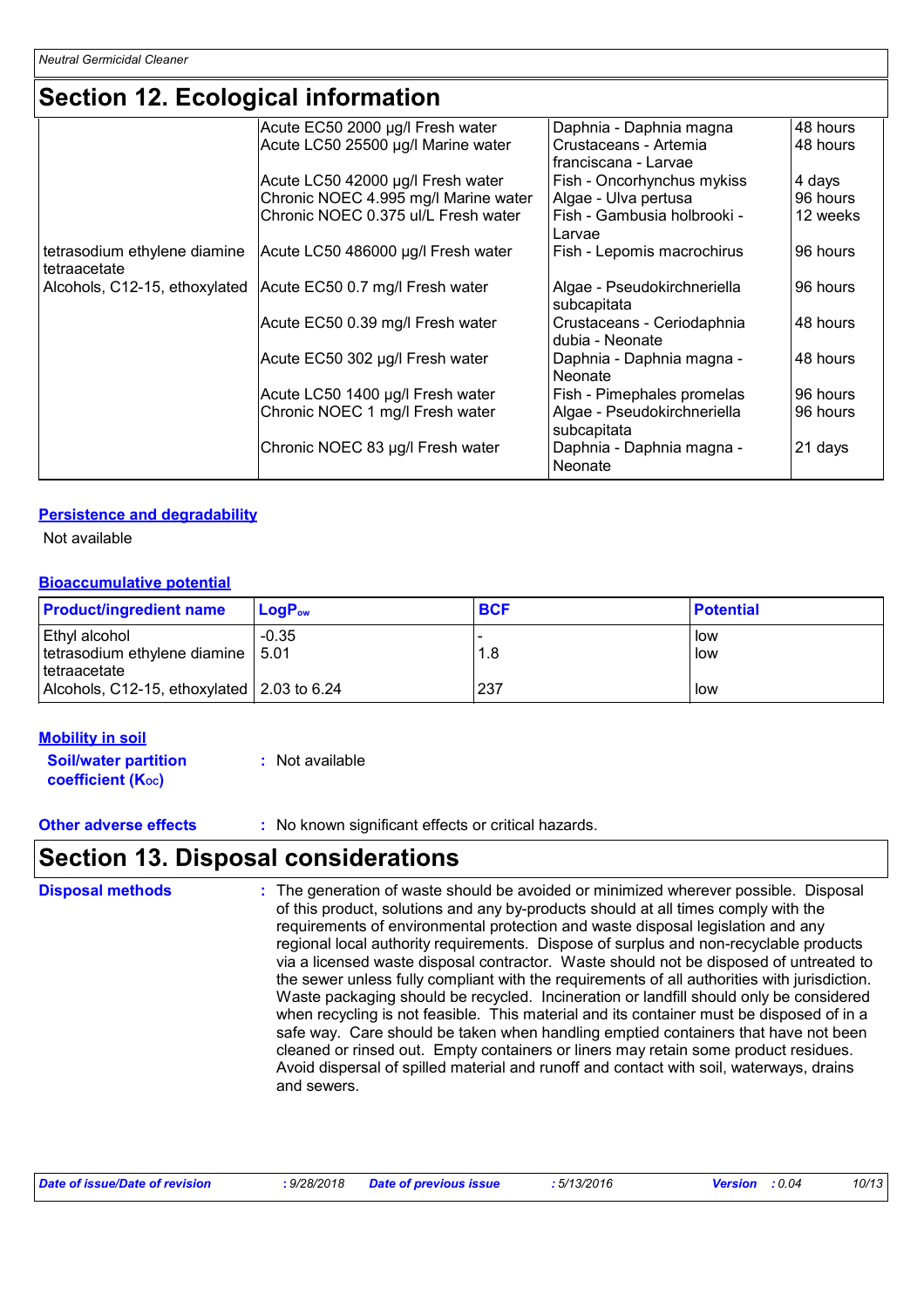# **Section 14. Transport information**

|                                      | <b>DOT Classification</b>                                                                                                                                                                            | <b>IMDG</b>                                                                      | <b>IATA</b>                                                                      |
|--------------------------------------|------------------------------------------------------------------------------------------------------------------------------------------------------------------------------------------------------|----------------------------------------------------------------------------------|----------------------------------------------------------------------------------|
| <b>UN number</b>                     | UN1903                                                                                                                                                                                               | <b>UN1903</b>                                                                    | <b>UN1903</b>                                                                    |
| <b>UN proper shipping</b><br>name    | Disinfectants, Liquid,<br>Corrosive, N.O.S.<br>(Quaternary Ammonium<br>Compound)                                                                                                                     | Disinfectants, Liquid,<br>Corrosive, N.O.S.<br>(Quaternary Ammonium<br>Compound) | Disinfectants, Liquid,<br>Corrosive, N.O.S.<br>(Quaternary Ammonium<br>Compound) |
| <b>Transport hazard</b><br>class(es) | 8                                                                                                                                                                                                    | 8                                                                                | 8                                                                                |
| <b>Packing group</b>                 | $\mathbf{III}$                                                                                                                                                                                       | $\mathbf{III}$                                                                   | $\mathbf{III}$                                                                   |
| <b>Environmental</b><br>hazards      | No.                                                                                                                                                                                                  | No.                                                                              | No.                                                                              |
| <b>Additional</b><br>information     | This product can be<br>shipped as a limited<br>quantity in containers<br>equal to or less than 1.3<br>gallons (5 liters) - 49CFR<br>Part 173.154 Exceptions<br>for Class 8 (corrosive<br>materials). |                                                                                  |                                                                                  |

#### **Special precautions for user Transport within user's premises:** always transport in closed containers that are **:** upright and secure. Ensure that persons transporting the product know what to do in the event of an accident or spillage.

**Transport in bulk according :** Not available **to Annex II of MARPOL and the IBC Code**

### **Section 15. Regulatory information**

**U.S. Federal regulations : Clean Air Act Section 112 (b) Hazardous Air Pollutants (HAPs) : Hazard and caution statements required under the OSHA 2012 regulations may be different from those required by**  Not listed **EPA Registered Disinfectant Products United States inventory (TSCA 8b)**: All components are listed or exempted. **SARA 311/312 Classification :** Immediate (acute) health hazard **Composition/information on ingredients the EPA FIFRA regulations for registered disinfectant products . Please refer to the EPA registered disinfectant label for this product for the appropriate hazard and caution statements required under the EPA FIFRA regulations.**

| : 9/28/2018 Date of previous issue<br>Date of issue/Date of revision | : 5/13/2016<br><b>Version</b> : 0.04 | 11/13 |
|----------------------------------------------------------------------|--------------------------------------|-------|
|----------------------------------------------------------------------|--------------------------------------|-------|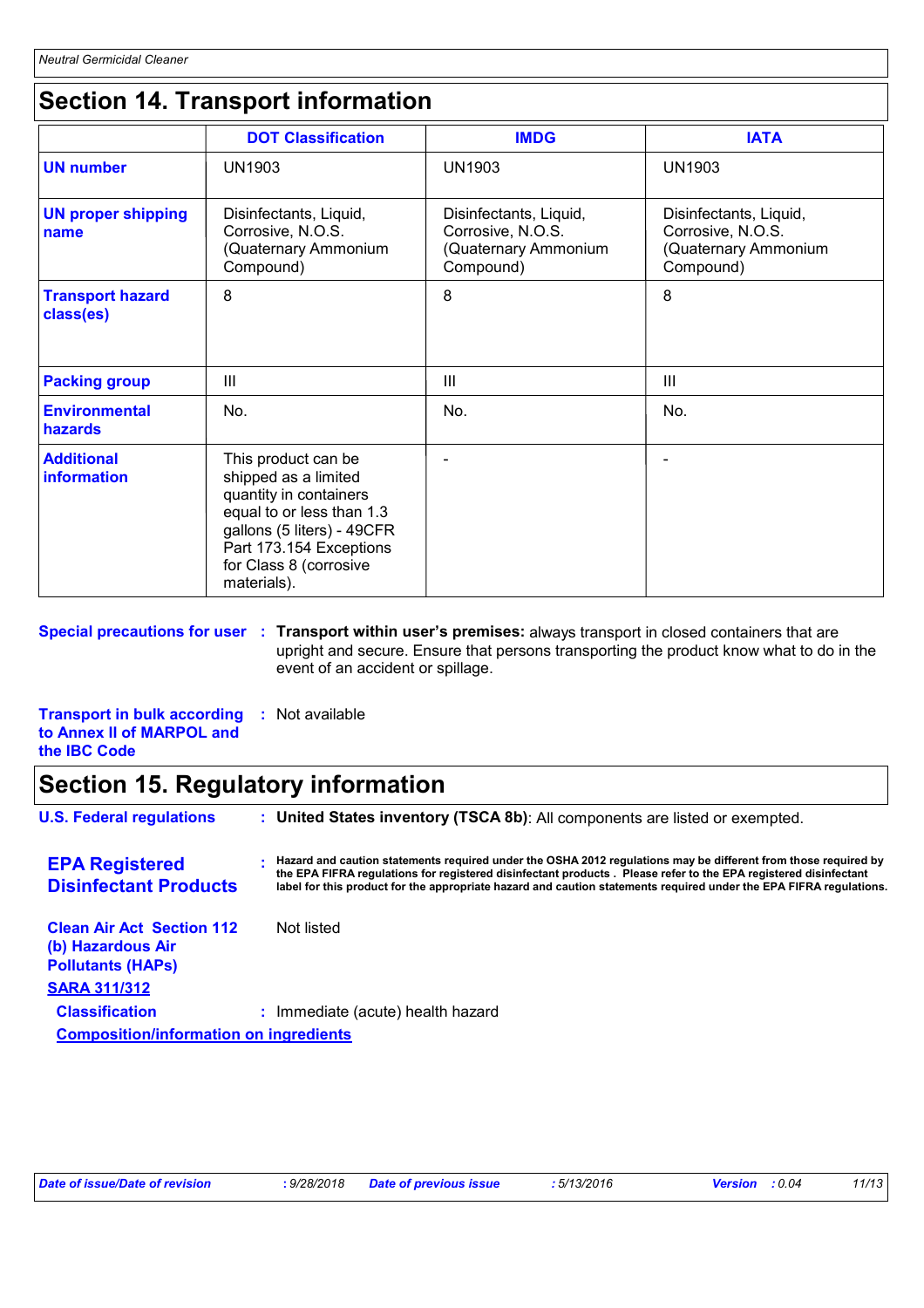### **Section 15. Regulatory information**

| <b>Name</b>                                                                          | $\frac{9}{6}$       | <b>Fire</b><br><b>hazard</b> | <b>Sudden</b><br><b>release of</b><br><b>pressure</b> | <b>Reactive</b> | <b>Immediate</b><br>(acute)<br>health<br>hazard | <b>Delayed</b><br>(chronic)<br>health<br>hazard |
|--------------------------------------------------------------------------------------|---------------------|------------------------------|-------------------------------------------------------|-----------------|-------------------------------------------------|-------------------------------------------------|
| didecyldimethylammonium chloride<br>Alkyldimethylbenzylammonium<br>chloride (C12-16) | $5 - 10$<br>$1 - 5$ | No.<br>No.                   | No.<br>No.                                            | No.<br>No.      | Yes.<br>Yes.                                    | No.<br>No.                                      |
| Ethyl alcohol<br>tetrasodium ethylene diamine<br>tetraacetate                        | $1 - 5$<br>$1 - 5$  | Yes.<br>Yes.                 | No.<br>No.                                            | No.<br>No.      | Yes.<br>Yes.                                    | No.<br>No.                                      |
| Alcohols, C12-15, ethoxylated                                                        | $1 - 5$             | No.                          | No.                                                   | No.             | Yes.                                            | No.                                             |

#### **State regulations**

**International regulations**

**Canada inventory :** All components are listed or exempted.

### **Section 16. Other information**





**Caution: HMIS® ratings are based on a 0-4 rating scale, with 0 representing minimal hazards or risks, and 4 representing significant hazards or risks. Although HMIS® ratings and the associated label are not required on SDSs or products leaving a facility under 29 CFR 1910.1200, the preparer may choose to provide them. HMIS® ratings are to be used with a fully implemented HMIS® program. HMIS® is a registered trademark and service mark of the American Coatings Association, Inc.**

**The customer is responsible for determining the PPE code for this material. For more information on HMIS® Personal Protective Equipment (PPE) codes, consult the HMIS® Implementation Manual.**

**National Fire Protection Association (U.S.A.)**



**Reprinted with permission from NFPA 704-2001, Identification of the Hazards of Materials for Emergency Response Copyright ©1997, National Fire Protection Association, Quincy, MA 02269. This reprinted material is not the complete and official position of the National Fire Protection Association, on the referenced subject which is represented only by the standard in its entirety.**

**Copyright ©2001, National Fire Protection Association, Quincy, MA 02269. This warning system is intended to be interpreted and applied only by properly trained individuals to identify fire, health and reactivity hazards of chemicals. The user is referred to certain limited number of chemicals with recommended classifications in NFPA 49 and NFPA 325, which would be used as a guideline only. Whether the chemicals are classified by NFPA or not, anyone using the 704 systems to classify chemicals does so at their own risk.**

| Date of issue/Date of revision    | : 9/28/2018 | <b>Date of previous issue</b> | :5/13/2016 | : 0.04<br><b>Version</b> | 12/13 |
|-----------------------------------|-------------|-------------------------------|------------|--------------------------|-------|
| Date of previous issue            | 5/13/2016   |                               |            |                          |       |
| Date of issue/Date of<br>revision | 9/28/2018   |                               |            |                          |       |
| Date of printing                  | : 9/28/2018 |                               |            |                          |       |
| <b>History</b>                    |             |                               |            |                          |       |